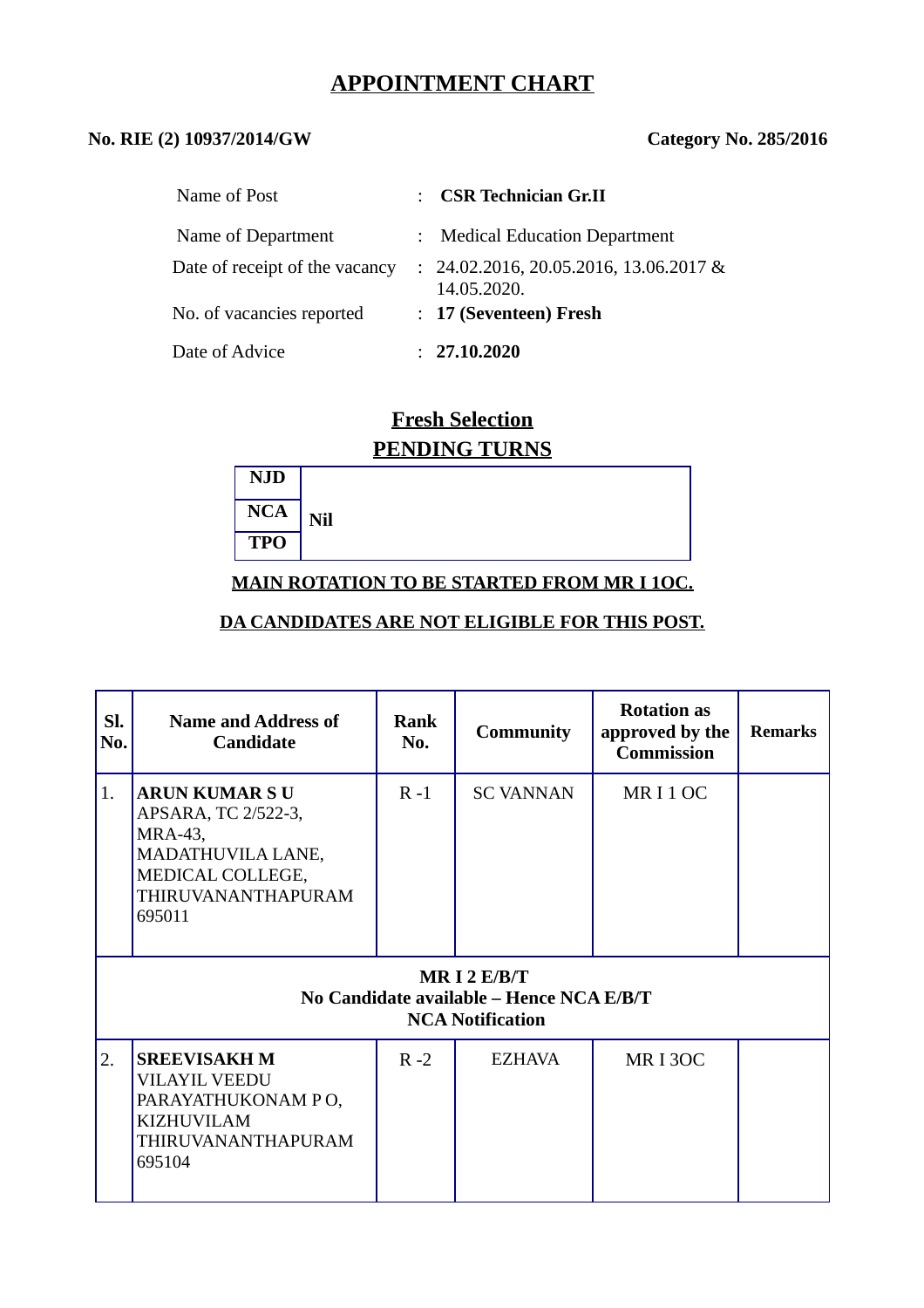| MRI4SC<br>No Candidate available - Hence NCA SC<br><b>NCA Notification</b>            |                                                                                                                                      |         |                        |                     |  |  |  |  |
|---------------------------------------------------------------------------------------|--------------------------------------------------------------------------------------------------------------------------------------|---------|------------------------|---------------------|--|--|--|--|
| 3.                                                                                    | <b>PRAVEEN V S</b><br><b>THEJAS</b><br>PAYATTADI, PALODE,<br>PACHAPO<br>THIRUVANANTHAPURAM<br>695562                                 | $R-3$   | OBC<br><b>CHETTIES</b> | MR <sub>I5</sub> OC |  |  |  |  |
|                                                                                       | MRI6M<br>No Candidate available - Hence NCA M<br><b>NCA Notification</b>                                                             |         |                        |                     |  |  |  |  |
| $\overline{4}$ .                                                                      | <b>SREEKESH CL</b><br>TC 21/2018<br><b>MITHRA NAGAR /</b><br>THALIYAL / KARAMANA<br><b>TRIVANDRUM</b><br><b>KARAMANA PO / 695002</b> | $R - 4$ | <b>VISWAKARMA</b>      | MRI7OC              |  |  |  |  |
| MRI8LC/AI<br>No Candidate available - Hence NCA LC/AI<br><b>NCA Notification</b>      |                                                                                                                                      |         |                        |                     |  |  |  |  |
| 5.                                                                                    | <b>AKHIL R S NAIR</b><br><b>VAISAKH BHAVAN</b><br><b>CHAVADINADA</b><br>THIRUVANANTHAPURAM<br>KULAPPADA P O/695542                   | $R - 5$ | $(-)$                  | MRI9OC              |  |  |  |  |
| <b>MRI10 OBC</b><br>No Candidate available - Hence NCA OBC<br><b>NCA Notification</b> |                                                                                                                                      |         |                        |                     |  |  |  |  |
| 6.                                                                                    | <b>VINUSL</b><br>MELE KUTHIRAKKADU<br>VEEDU, TC 10/1761<br><b>KAVALLOOR LANE</b><br>THIRUVANANTHAPURAM<br>VATTIYOORKAVU, 695013      | $R - 6$ | $\left( -\right)$      | <b>MRI11OC</b>      |  |  |  |  |
|                                                                                       | <b>MRI12 SC</b><br>No Candidate available - Hence NCA SC<br><b>NCA Notification</b>                                                  |         |                        |                     |  |  |  |  |